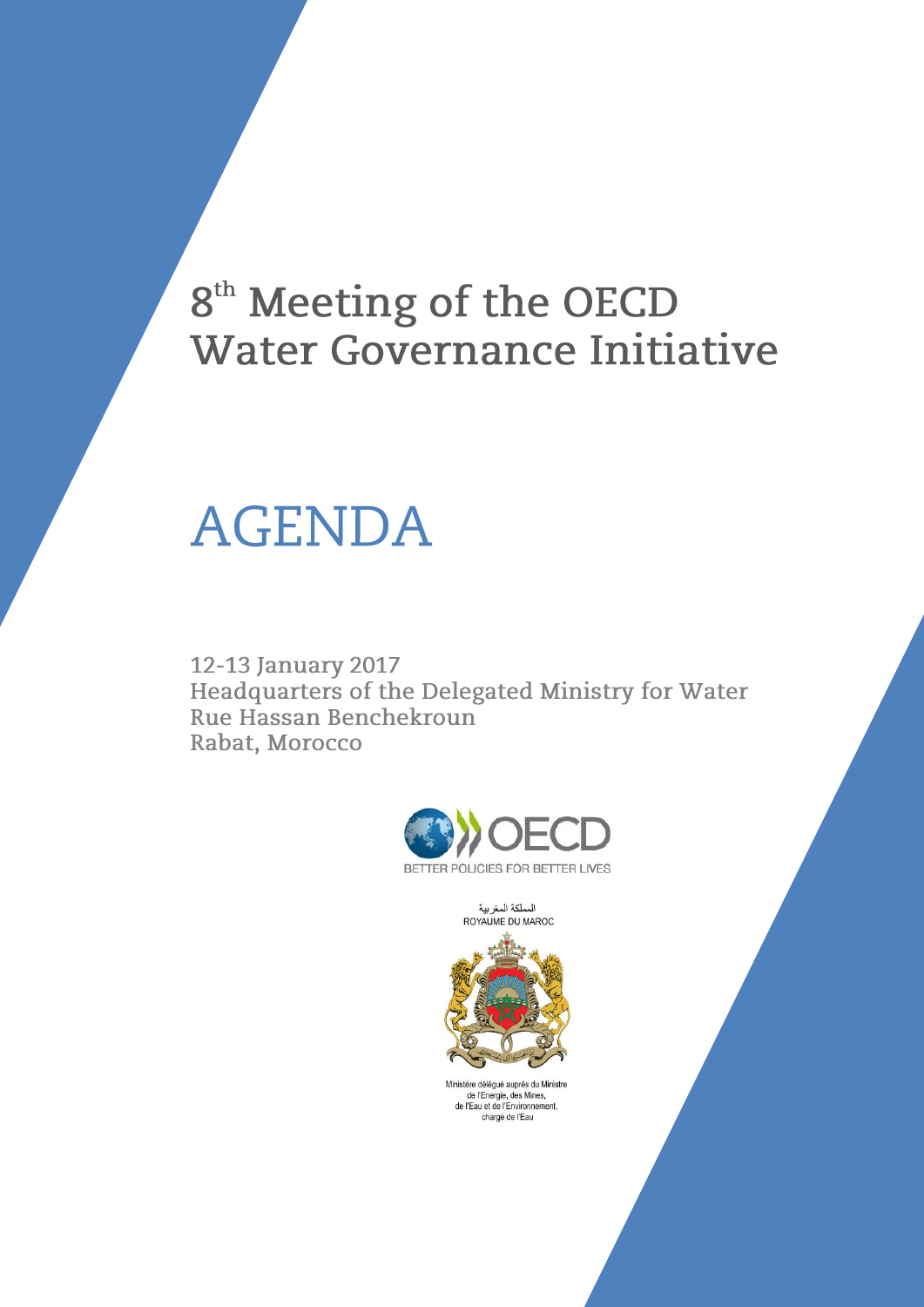### **8 th Meeting of the OECD Water Governance Initiative**

#### **12-13 January 2017 Headquarters of the Delegated Ministry for Water Rue Hassan Benchekroun, Agdal Rabat, BP Rabat Chellah**

#### **About the OECD Water Governance Initiative**

The **[OECD Water Governance Initiative](http://www.oecd.org/gov/regional-policy/OECD-WGI-Brochure.pdf)** (WGI) is an **international multi-stakeholder network** of 100+ delegates from public, private and not-for-profit sectors gathering twice a year in a **Policy Forum** to share experience on reforms, projects, lessons and good practices in support of better governance in the water sector.

The WGI, which was created in March 2013, has the following objectives over 2016-2018:

- Provide a **multi-stakeholder technical platform** to share knowledge, experience and best practices on water governance across levels of government;
- **Advise governments** in taking the needed steps for effective water reforms through peer-to-peer dialogue and stakeholder engagement across public, private and non-profit sectors;
- Provide a **consultation mechanism** to raise the profile of governance in the Global Water Agenda;
- Support the **implementation of the OECD Principles on Water Governance** in interested member and nonmember countries by scaling up best practices and contributing to the development of indicators; and
- **Foster continuity** on governance between two World Water Forums through supporting the Governance Implementation Roadmap of the 7<sup>th</sup> World Water Forum (Korea, 2015) up to the 8<sup>th</sup> Forum (Brasilia, 2018).

#### **Objectives of the 8 th WGI Meeting**

- **Update WGI members** (renewal of the Chair, Steering Committee, outreach & consultations)
- Update and consult WGI members on progress from the **indicators** and **best practices** working groups
- Discuss WGI contribution to the **Global Agenda**, especially Habitat III, COP 22 & World Water Forum
- **Share knowledge and experience** on water governance, reforms, research and events

#### **Previous meetings of the WGI**

- 7<sup>th</sup> [Meeting](http://www.oecd.org/gov/regional-policy/water-governance-initiative-meeting-7.htm): 23-24 June 2016 The Hague
- 6<sup>th</sup> [Meeting](http://www.oecd.org/gov/regional-policy/water-governance-initiative-meeting-6.htm) : 2-3 November 2015 Paris.
- 5<sup>th</sup> [Meeting](http://www.oecd.org/gov/regional-policy/water-governance-initiative-meeting-5.htm): 26 May 2015 Edinburgh.
- $\frac{4^{\text{th}} \text{ Meeting}}{24-25}$  $\frac{4^{\text{th}} \text{ Meeting}}{24-25}$  $\frac{4^{\text{th}} \text{ Meeting}}{24-25}$  November 2014 Paris.
- $\bullet$  3<sup>rd</sup> [Meeting](http://www.oecd.org/governance/regional-policy/water-governance-initiative-meeting-3.htm): 28-29 April 2014 Madrid.
- 2<sup>nd</sup> [Meeting](http://www.oecd.org/governance/regional-policy/water-governance-initiative-meeting-2.htm): 7-8 November 2013 Paris.
- $\bullet$  1<sup>st</sup> [Meeting](http://www.oecd.org/gov/regional-policy/water-governance-initiative-meeting-1.htm) : 27-28 March 2013 Paris.

Contact details[: Aziza.Akhmouch@oecd.org](mailto:Aziza.Akhmouch@oecd.org) and [Delphine.Clavreul@oecd.org](mailto:Delphine.Clavreul@oecd.org)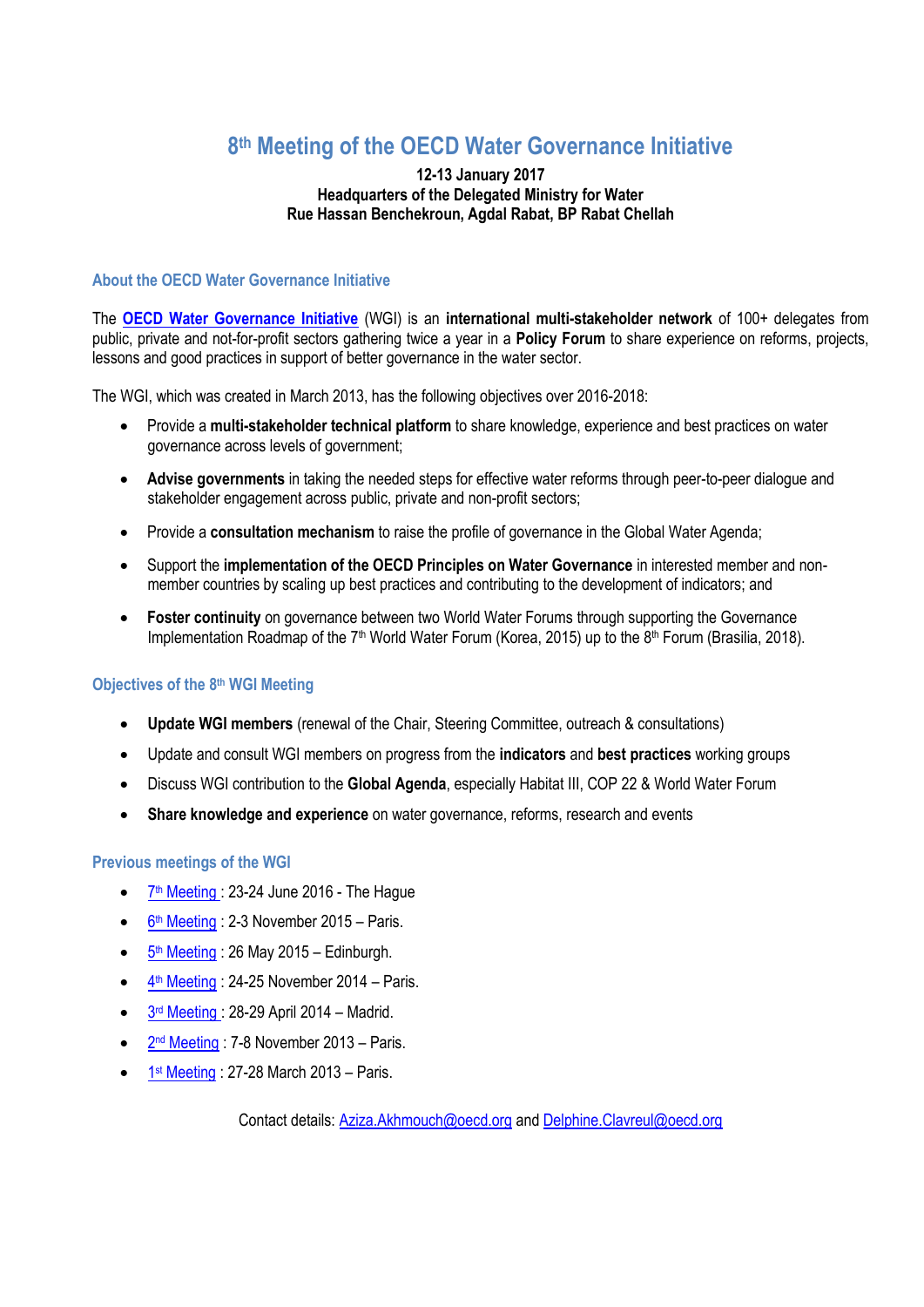| Thursday 12 January 2017<br><b>Headquarters of the Delegated Ministry for Water</b> |                                                                                                                                                                                                                                                                                                                                                                                                                                                                                                                                                                                                                                                                                                                                                                                                                                                                                                                                                                                       |  |
|-------------------------------------------------------------------------------------|---------------------------------------------------------------------------------------------------------------------------------------------------------------------------------------------------------------------------------------------------------------------------------------------------------------------------------------------------------------------------------------------------------------------------------------------------------------------------------------------------------------------------------------------------------------------------------------------------------------------------------------------------------------------------------------------------------------------------------------------------------------------------------------------------------------------------------------------------------------------------------------------------------------------------------------------------------------------------------------|--|
| $9:00 - 9:30$                                                                       | <b>Welcoming Remarks</b><br>Mr. Abdeslam Ziyad, Water Director, Morocco<br>Mr. Joaquim Oliveira Martins, Head of Regional Development Policy, OECD                                                                                                                                                                                                                                                                                                                                                                                                                                                                                                                                                                                                                                                                                                                                                                                                                                    |  |
| $9:30 - 10:00$                                                                      | Update by the Secretariat on recent WGI activities<br>WGI Working Groups' Activities (July-December 2016)<br>$\bullet$<br>OECD Working Paper on flood risk governance<br>$\bullet$<br>Water International journal special issue on governance<br>0<br><b>WWC Taskforce on IWRM</b>                                                                                                                                                                                                                                                                                                                                                                                                                                                                                                                                                                                                                                                                                                    |  |
| $10:00 - 11:30$                                                                     | Raising the profile of water governance in the Global Agenda<br>Delegates will discuss how the WGI can contribute to recent international water developments. Short<br>introductions from the lead institutions (5-6' each) will set the scene for group discussion.<br>Water in the New Urban Agenda, Habitat III Conference (Quito, 17-20 October 2016), Joaquim Oliveira-<br>Martin, Regional Development Policy Division, OECD<br>Conclusions of the Budapest Water Summit (Budapest, 28-30 November 2016), H.E. Mr Miklós Tromler,<br>$\bullet$<br>Ambassador of Hungary to Morocco<br>Preparatory process of the 8th World Water Forum (Brasilia, March 2018), Danielle Gaillard-Picher, World<br>$\bullet$<br>Water Council & Aline Machado da Matta, National Water Agency, Brazil<br>Key outcomes and ways forward of the Water Action Day, COP 22 (Marrakech, 7-18 November 2016),<br>Safaa Bahije, Delegated Ministry for Water, Morocco<br><b>Group discussion (1h10)</b> |  |
| $11:30 - 12:00$                                                                     | <b>Coffee Break</b>                                                                                                                                                                                                                                                                                                                                                                                                                                                                                                                                                                                                                                                                                                                                                                                                                                                                                                                                                                   |  |
| $12:00 - 13:00$                                                                     | Sharing key messages on water governance from recent global events<br>Delegates will share the outcomes from water events they have either attended or organised since the $7th$ WGI<br>meeting. The objective is to coordinate initiatives among WGI members, to join forces in terms of advocacy and<br>outreach, and to foster collaborative action. The session will feature short presentations (5-6 min) from each<br>lead institution and leave room for Q&A and/or debate.<br>26th Stockholm World Water Week, 28 Aug - 2 Sept 2016, Stockholm, Sweden<br>$\bullet$<br>3rd International Water Regulators Forum, 10 October 2016, Brisbane, Australia<br>$\bullet$<br>EURO-INBO 2016 Conference, 19-22 October 2016, Lourdes, France<br>Korea International Water Week, 19-22 October 2016, Daegu, Korea<br>Water Economics Forum, 24 November 2016, Madrid, Spain<br>WAREG Assembly, 6 December 2016, Tallinn, Estonia                                                       |  |
| $13:00 - 14:30$                                                                     | <b>Buffet Lunch (on site)</b>                                                                                                                                                                                                                                                                                                                                                                                                                                                                                                                                                                                                                                                                                                                                                                                                                                                                                                                                                         |  |
| 14:30-16:30                                                                         | Multi-stakeholder consultation on the draft water governance indicators<br>WGI activities over 2016-2018 include the development of indicators to be used by governments and stakeholders as a<br>tool for dialogue and self-assessment vis-à-vis the OECD Principles on Water Governance. Following a bottom-up<br>process, the working group on indicators has produced a zero draft to measure framework conditions (level 1) and<br>progress over time (level 2), which was shared for discussion at the meeting.<br>Rationale, process and content of the Proposal, OECD Secretariat (20 min)<br>Group discussion (1h10)<br>$\bullet$<br>Comments from the Working Group coordinators & next steps (30 min)                                                                                                                                                                                                                                                                      |  |
| $16:30 - 17:00$                                                                     | <b>Coffee Break</b>                                                                                                                                                                                                                                                                                                                                                                                                                                                                                                                                                                                                                                                                                                                                                                                                                                                                                                                                                                   |  |